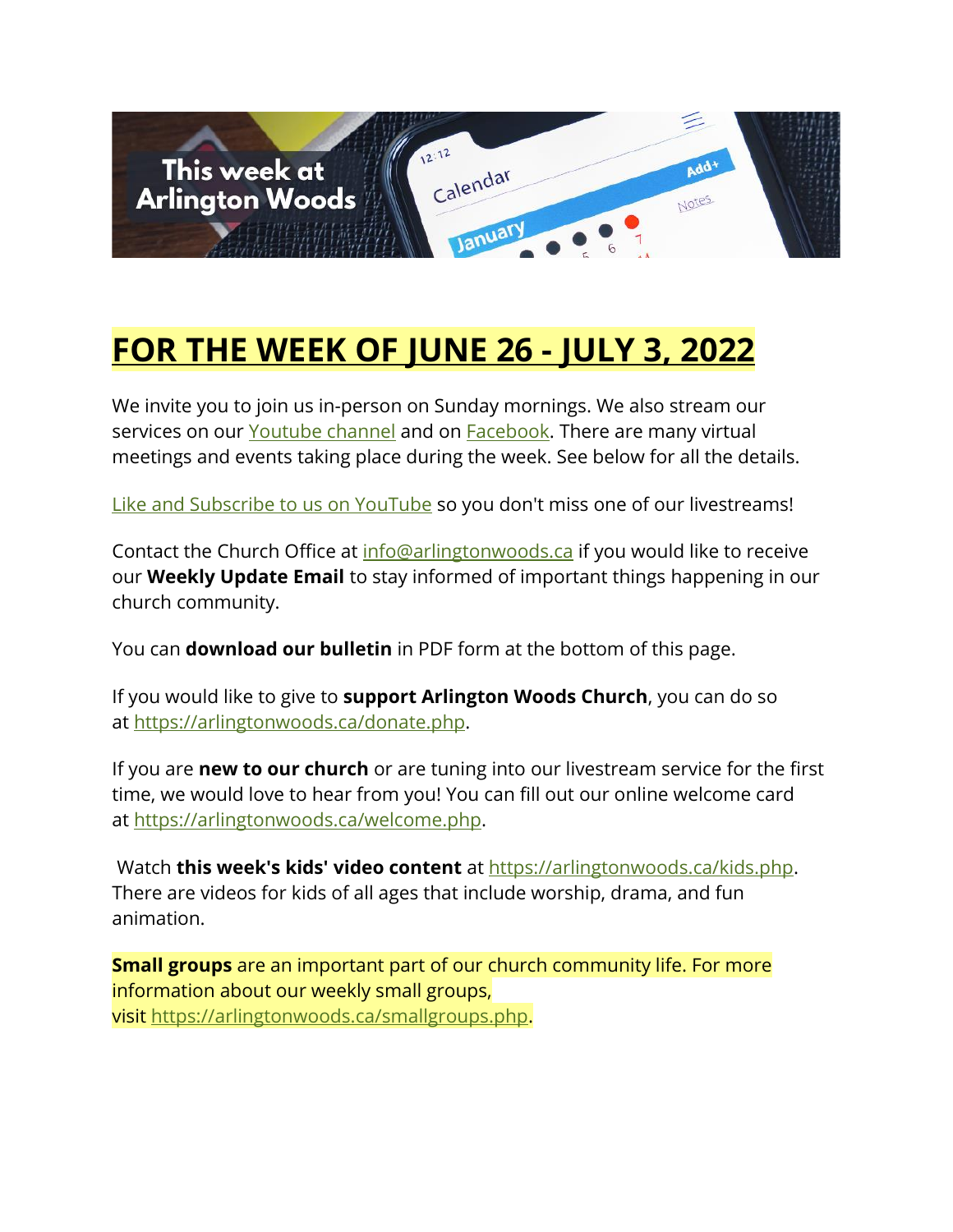### **FRIDAY**

Happy Canada Day! The church office is closed July 1st.

No Catalyst youth group this Friday. See **Coming Events** below for information about **Summer Catalyst Events**.

## **SATURDAY**

No events scheduled!

## **THIS SUNDAY**

#### **For Sunday, June 26th, 2022:**

9:00-9:30AM- **WHITE PINE CAFÉ OPEN:** Our Café will be open serving Equator fair trade coffee and tea! Invite a friend and stop in for a cup:) The Café will also be open after the service. We have a new Café webpage! [Click here](https://arlingtonwoods.ca/cafe.php) for more information about our café :) If you are interested in volunteering at our café, please email [cafe@arlingtonwoods.ca.](mailto:cafe@arlingtonwoods.ca)

9:30-9:50AM- **PRE-SERVICE PRAYER ON ZOOM**: All are welcome every Sunday morning for pre-service prayer! Email [info@arlingtonwoods.ca](mailto:info@arlingtonwoods.ca) for the login link.

10AM- **ARLINGTON WOODS CHURCH SERVICE - IN-PERSON & ONLINE**: Are you feeling exhausted and worn thin? If so, you're not alone! According to statistics, about half of Canadians are feeling this way. This Sunday, Pastor Ben will be looking at what Jesus and his disciples did to experience rest and what steps we can take to ensure we're taking care of ourselves and others.

The **Nursery will be staffed** this Sunday. Parents should sign their preschoolers in at the Welcome Centre in the Lobby when they arrive. We will be notifying parents by text if we need assistance with their child during the service. The Nursery will open at around 10:15am when the kids head downstairs for their age-specific programs. For more details visit [www.arlingtonwoods.ca/kids](http://www.arlingtonwoods.ca/kids)**.**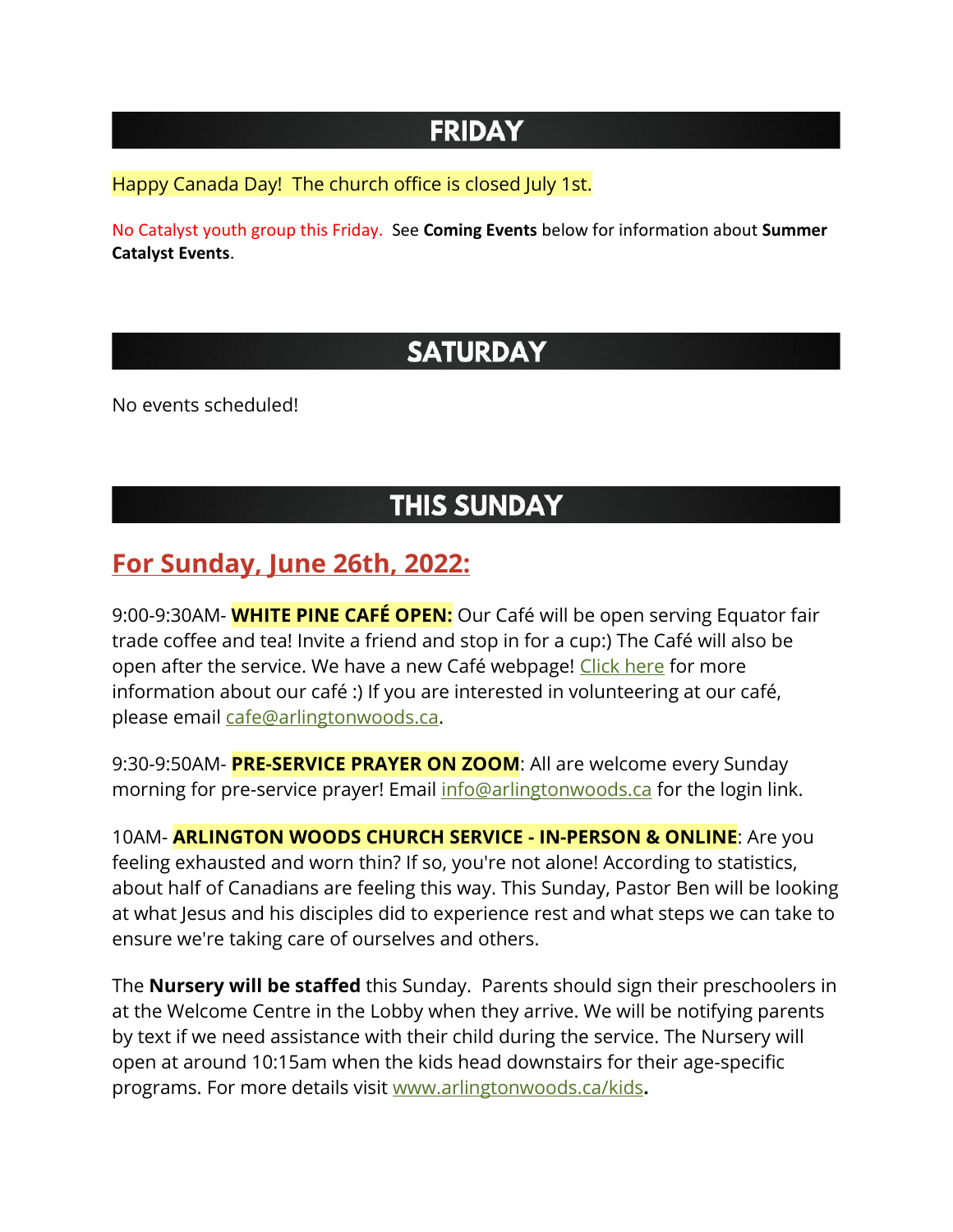To connect to our livestream service, [click here.](https://www.youtube.com/watch?v=hDEX1TUcpfQ)

[Click here](http://www.arlingtonwoods.ca/sundayfaq.php) to check out our FAQ on in-person services.

KIDZONE is our Sunday morning kids program for kids grades JK-6. [Click here](http://www.arlingtonwoods.ca/kids) for more information.

Follow along to the Sunday Message with our YouVersion Notes! Click here to view [the notes for this Sunday!](http://bible.com/events/48911847)

If you missed the message from last Sunday, [view the livestream service here.](https://www.youtube.com/watch?v=hDEX1TUcpfQ&ab_channel=ArlingtonWoodsChurch)

Join us after the service, weather-permitting, for the Connect Family Picnic at the nearby Space Park.

#### **MONDAY**

8:30-11:30AM- **WHITE PINE CAFÉ OPEN:** Our Café will be open serving Equator fair trade coffee and tea! Invite a friend and stop in for a cup:) We have a new Café webpage! [Click here](https://arlingtonwoods.ca/cafe.php) for more information about our café :) If you are interested in volunteering at our café, please email [cafe@arlingtonwoods.ca.](mailto:cafe@arlingtonwoods.ca)

7:00-8:00PM- **VIRTUAL PRAYER MEETING ON ZOOM**, special focus on Canada and our leaders, email [info@arlingtonwoods.ca](mailto:info@arlingtonwoods.ca) for the login link.

### **TUESDAY**

7:00-8:30PM- **VIRTUAL PRAYER MEETING ON ZOOM**, special focus on Church and Community needs, email [info@arlingtonwoods.ca](mailto:info@arlingtonwoods.ca) for the login link.

#### **WEDNESDAY**

No events scheduled!

#### **THURSDAY**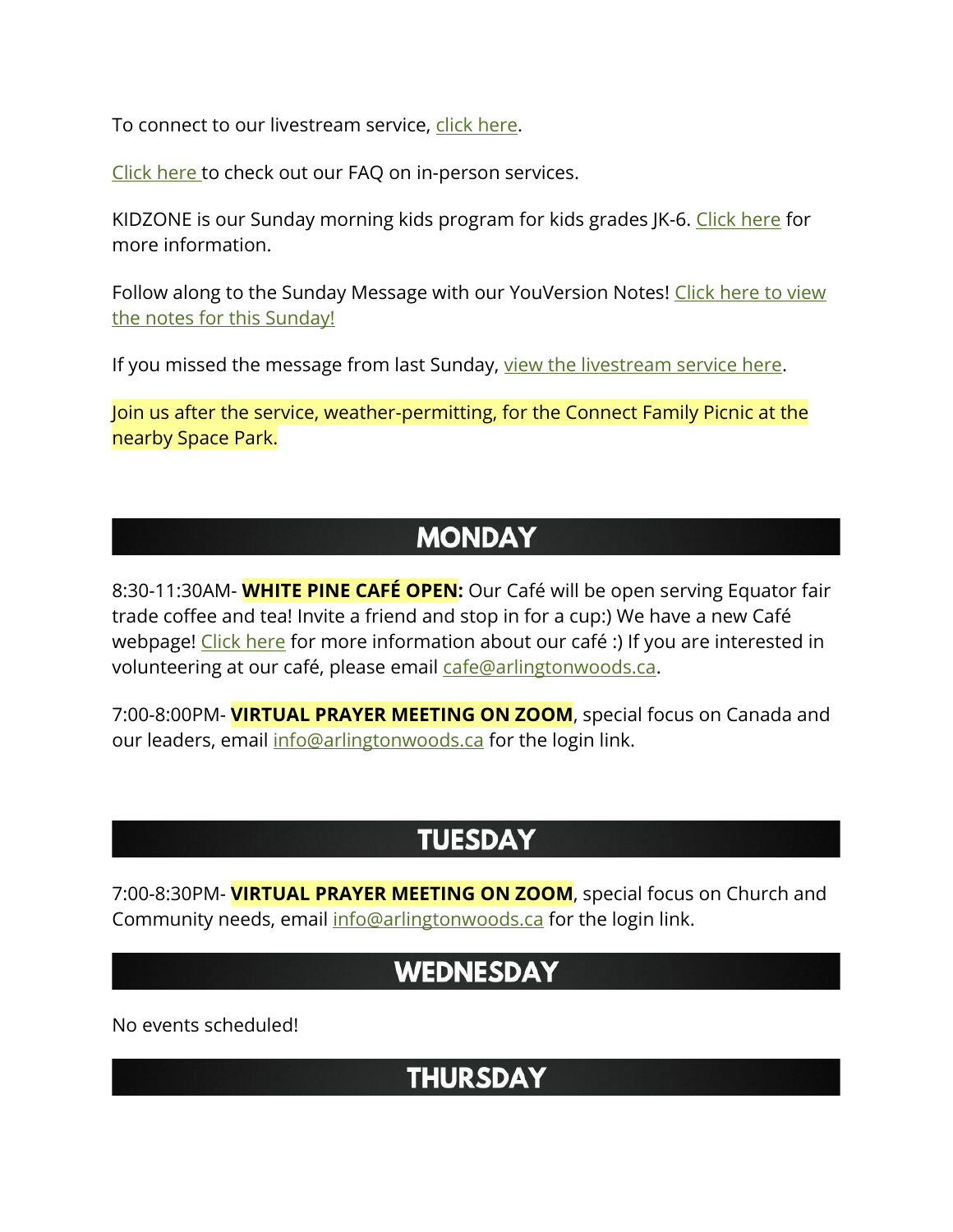7:00-8:00PM- **VIRTUAL PRAYER MEETING ON ZOOM**, special focus on Pastors and church leaders, email [info@arlingtonwoods.ca](mailto:info@arlingtonwoods.ca) for the login link.

#### **FRIDAY**

No Catalyst on Friday, July 1! See **Coming Events** below for information about **Summer Catalyst Events**.

### **SATURDAY**

No events scheduled!

### **NEXT SUNDAY**

#### **For Sunday, July 3rd, 2022:**

9:30-9:50AM- **PRE-SERVICE PRAYER ON ZOOM**: All are welcome every Sunday morning for pre-service prayer! Email [info@arlingtonwoods.ca](mailto:info@arlingtonwoods.ca) for the login link.

10AM- **ARLINGTON WOODS CHURCH SERVICE - IN-PERSON & ONLINE**: Join us this Sunday at 10am for our Service!

## **COMING EVENTS**

**1. Staffed Nursery** – The nursery will be staffed on the following Sundays: June 26, July 10, July 24, Aug. 7, Aug. 21. Parents should sign their preschoolers in at the Welcome Centre in the Lobby when they arrive. We will be notifying parents by text if we need assistance with their child during the service. The Nursery will open at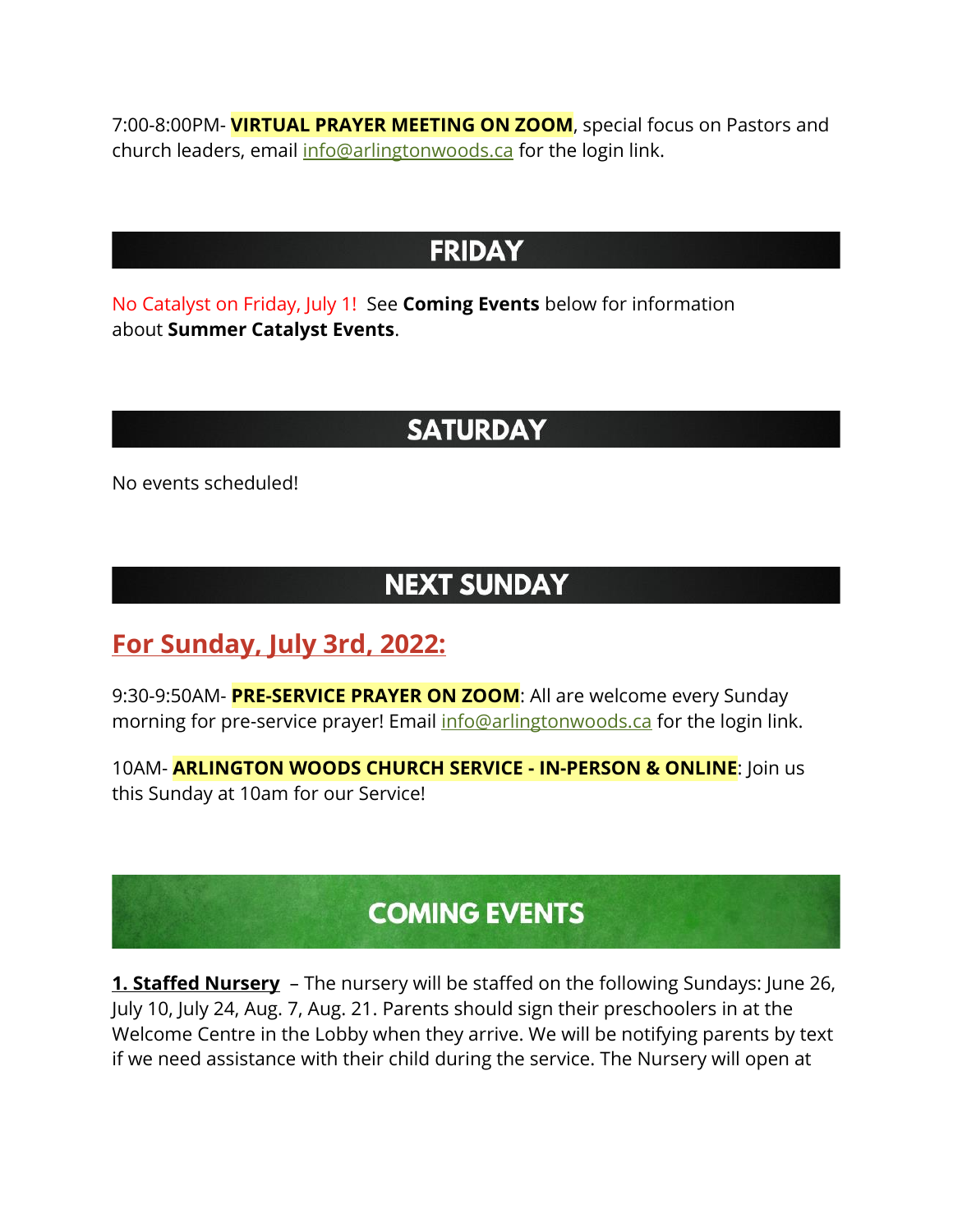around 10:15am when the kids head downstairs for their age-specific programs. For more details visit [www.arlingtonwoods.ca/kids.](http://www.arlingtonwoods.ca/kids)

**2. Connect Family Picnic** – Join us after the Sunday service on June 26 and July 24 (weather permitting) at the nearby Space Park for a family picnic. Email [ben@arlingtonwoods.ca](mailto:ben@arlingtonwoods.ca) for more info.

**3. Drop-In Wednesday Summer Bible Studies** - is happening this summer. Join us on Wednesday evenings starting July 6 at 7pm in the cafe. Everyone is welcome! Email [groups@arlingtonwoods.ca](mailto:groups@arlingtonwoods.ca) for more details.

**4. Wedding Shower for Naomi Priddle** - All ladies are warmly invited to join us in the Foyer on Monday, July 11th at 7pm as we celebrate the wedding of Naomi Priddle and Michael Manwaring! Naomi is the daughter of Tim and Elizabeth Priddle. Please contact [info@arlingtonwoods.ca](mailto:info@arlingtonwoods.ca) for more details.

**5. Coffeehouse** - Saturday, July 16. Drop in between 7 and 9 pm. Enjoy coffee, music, and art in the White Pine Café. Featuring local musicians and artists. Free Admission. Ages 16+. Visit <https://arlingtonwoods.ca/cafe.php> for more details.

**6. Catalyst Youth Summer Events** – Happening 6:30-9:00 PM on Fridays, July 22, Aug. 5, and Aug. 26. Email **[ben@arlingtonwoods.ca](mailto:ben@arlingtonwoods.ca)** for more info.

## **CHURCH NEWS & INFORMATION**

**1. We're hiring!** Arlington Woods Church is in search of a full-time Office Administrator! For more details visit [www.arlingtonwoods.ca/employment.](http://www.arlingtonwoods.ca/employment?fbclid=IwAR13rOdWVp8ZXfwcV4tYnlHueuujxJ4vd7HYpZRM6FMJXVNJ8qapzjr-gjs)

**2. Membership -** If you are interested in becoming a member at Arlington Woods Church, please email the Church Office, [info@arlingtonwoods.ca.](mailto:info@arlingtonwoods.ca)

**3. Donations Update -** Donations received by cash or cheque will be processed by the tellers in the middle and at the end of the month. We continue to process Pre-Authorized Auto Debit, Online and Credit Card donations weekly, based on the timing of the donation. Visit the church

website <https://arlingtonwoods.ca/donate> for donate options. Thank you for your